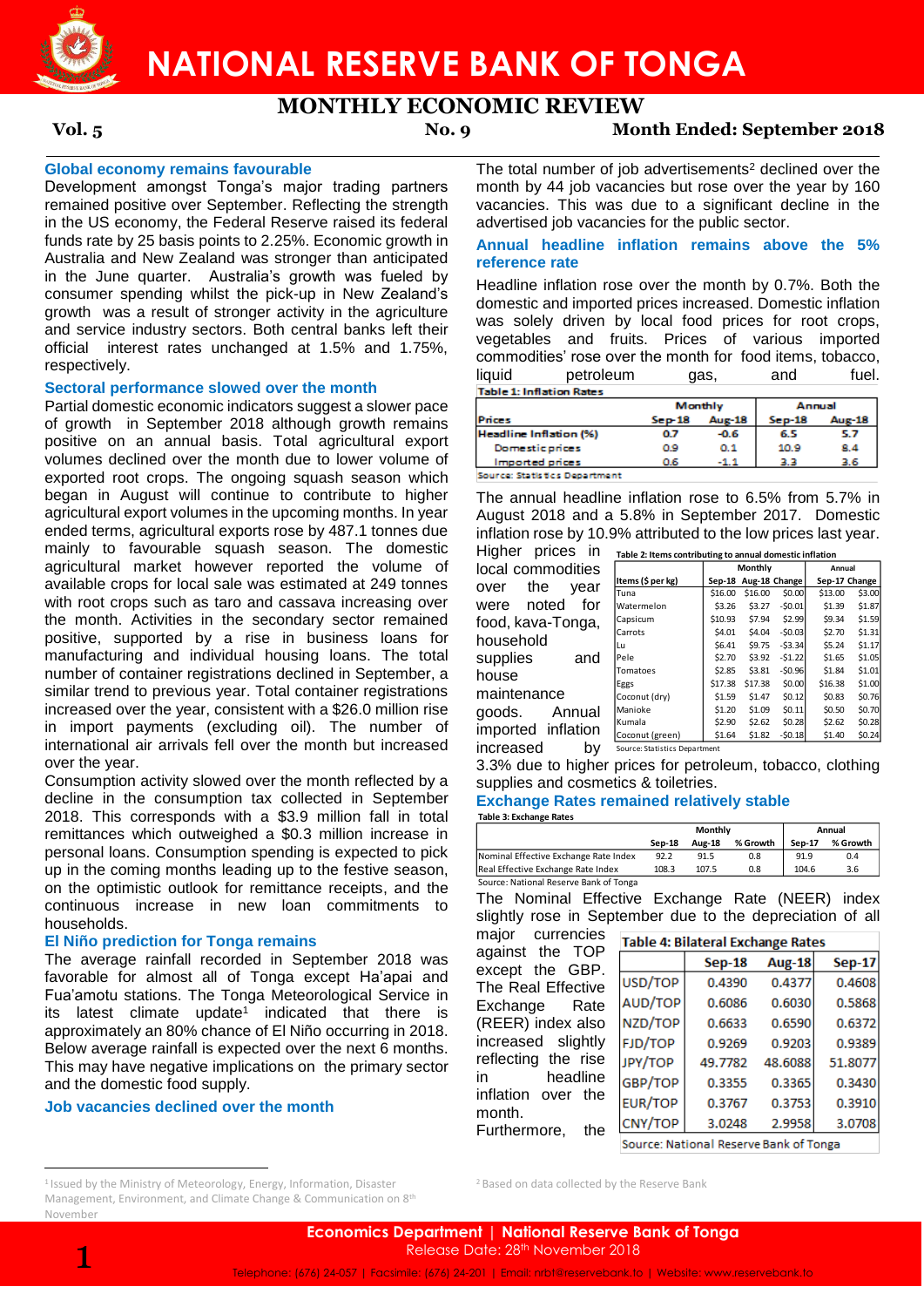

## **NATIONAL RESERVE BANK OF TONGA**

### **MONTHLY ECONOMIC REVIEW**

**Vol. 5 No. 9 Month Ended: September 2018**

REER increased over the year coinciding with Tonga's higher headline inflation rate in comparison to its trading partners.

#### **Level of foreign reserves dropped**

As expected, the overall deficit balance in the Overseas Exchange Transactions (OET) widened over the month by \$22.8 million. This resulted largely from higher government payments and import payments. Consequently, the official foreign reserves therefore declined significantly, yet remained comfortable and sufficient to cover for 7.3 months of import coverage.

#### **Table 5: Foreign Reserves**

|                                  | <b>Monthly</b> |               |          | Annual   |          |
|----------------------------------|----------------|---------------|----------|----------|----------|
|                                  | Sep-18         | <b>Aug-18</b> | % Growth | $Sen-17$ | % Growth |
| Foreign Reserves (\$ in million) | 452.2          | 475.0         | $-4.8$   | 403.0    | 12.2     |
| Import Coverage (months)         |                | 7.7           |          | 7.3      |          |

Source: National Reserve Bank Tonga

The higher current account deficit in September was attributed to higher payments for imports of oil and interest payments on loans. While higher payments were recorded, the receipts from private transfer and services decreased. The deficit in the financial account stemmed from the commencement of the principal government loan repayment to the Export-Import (EXIM) Bank of China.

#### Table 6: Overseas Exchange Transactions

|                          |          | <b>Monthly</b> |          |          | Annual   |          |  |  |
|--------------------------|----------|----------------|----------|----------|----------|----------|--|--|
|                          | $Sep-18$ | <b>Aug-18</b>  | % Growth | $Sep-18$ | $Sep-17$ | % Growth |  |  |
| <b>Overall Balance</b>   | $-22.8$  | $-1.5$         | 1430.7   | 49.1     | 39.3     | 25.1     |  |  |
| <b>Current Account</b>   | $-16.9$  | $-5.7$         | 197.8    | 1.7      | 41.1     | $-95.9$  |  |  |
| Merchandise Trade        | $-40.9$  | $-36.7$        | 11.4     | $-398.2$ | $-354.7$ | 12.3     |  |  |
| <b>Services</b>          | 0.4      | 2.2            | $-81.3$  | 20.1     | 39.8     | $-49.4$  |  |  |
| Income                   | $-1.0$   | 1.9            | $-151.9$ | 1.4      | $-21.5$  | $-106.4$ |  |  |
| <b>Transfers</b>         | 24.6     | 27.0           | $-8.7$   | 378.4    | 377.5    | 0.2      |  |  |
| <b>Capital Account</b>   | 2.9      | 2.4            | 21.8     | 37.9     | 34.1     | 11.3     |  |  |
| <b>Financial Account</b> | $-8.8$   | 1.8            | $-589.9$ | 9.5      | $-35.9$  | $-126.6$ |  |  |

Source: Banking Systems

Annually, the surplus in the overall OET balance increased due to surpluses in all accounts. The surplus in the capital account was the largest contributor owing to higher official grants for investment projects or capital expenditures mainly for government constructions. The financial mainly for government constructions. account recorded a surplus following a deficit in the previous year, due mainly to higher interbank transfers. The current account surplus however, was lower than that of the previous year led by the payments for wholesale & retail goods.

#### **Broad money declined**

**Table 7: Broad Money**

|                             |        | Monthly       | Annual   |        |          |
|-----------------------------|--------|---------------|----------|--------|----------|
|                             | Sep-18 | <b>Aug-18</b> | % Growth | Sep-17 | % Growth |
| Broad money (\$ in million) | 595.2  | 606.0         | $-1.8$   | 549.7  | 8.3      |
| Net Foreign Asset           | 470.1  | 494.1         | $-4.8$   | 419.0  | 12.2     |
| Net Domestic Asset          | 125.5  | 112.2         | 11.8     | 131.0  | $-4.3$   |

Source: Banking System, National Reserve Bank of Tonga

A decrease in government deposits to finance its loan repayments during the month reflected an increase in net domestic assets as net credit to government increased, and a fall in net foreign assets coincides with the drop in foreign reserves. However, in year ended terms, net foreign assets rose on the increase in foreign reserves and resulted in the increase in broad money. The receipts of budgetary support, grants and cyclone relief funds from development partners and higher remittances during the year contributed to this annual growth.

#### **Liquidity remains in Excess**

#### **Table 8: Reserve money**

|                                                           | <b>Monthly</b> |  | <b>Annual</b>          |  |          |  |  |  |
|-----------------------------------------------------------|----------------|--|------------------------|--|----------|--|--|--|
|                                                           | Sep-18         |  | Aug-18 % Growth Sep-17 |  | % Growth |  |  |  |
| Reserve money (\$ in million)<br>323.6<br>334.2<br>$-3.2$ |                |  |                        |  | 14.3     |  |  |  |
| Source: Banking System, National Reserve Bank of Tonga    |                |  |                        |  |          |  |  |  |

The banking system remained sound in September 2018 as banks maintained a strong capital position, supported by adequate profits and low level of non-performing loans. Lower deposits by the commercial banks to the Reserve Banks' vault contributed to a decline in reserve money. The significant decline in deposits led to a rise in the banks' total loans to deposit ratio from 71.5% in the previous month to 72.9% this month. This ratio continued to remain below the 80% minimum loan to deposit ratio which indicates excess liquidity remains and that there is capacity for further lending by the banks.

#### **Lending to household drove monthly rise**

#### **Table 9: Total Lending**

|                               |        | Monthly       | Annual           |        |          |
|-------------------------------|--------|---------------|------------------|--------|----------|
|                               | Sep-18 | <b>Aug-18</b> | % Growth         | Sep-17 | % Growth |
| Total Lending (\$ in million) | 459.0  | 457.5         | 0.31             | 417.0  | 10.1     |
| <b>Business lending</b>       | 205.7  | 205.7         | 0.0 <sub>l</sub> | 180.8  | 13.8     |
| Household lending             | 252.7  | 251.1         | 0.6              | 235.1  | 7.5      |
| Other lending                 | 0.7    | 0.7           | 0.6              | 1.06   | $-33.6$  |

Source: Banking System, National Reserve Bank of Tonga

Over the month of September 2018, total banks' lending rose which resulted from an increase in housing loans, personal and vehicle loans. The consistent demand for housing has supported the increase in housing loans. Business and other lending on the other hand remained stable. Over the year, business loans for the wholesale & retail sector increased supported by the rise in container registrations by 575 containers and the 16.9% increase in import payments for wholesale & retail goods. Increased loans for the tourism, professional & other business, fisheries and transport sectors also supported the annual growth. Similarly, housing loans continued to rise over the year. Low interest rates from the Government Development Loans partially supported the higher lending in the business sectors. This coincided with strong domestic economic activities evident throughout the year.

#### **Weighted average deposit rate decreased Table 10: Weighted Average Interest Rates**

|                                                        | Monthly |               |              | Annual |              |  |
|--------------------------------------------------------|---------|---------------|--------------|--------|--------------|--|
| <b>Interest Rates</b>                                  | Sep-18  | <b>Aug-18</b> | Growth (bps) | Sep-17 | Growth (bps) |  |
| Weighted Average Banks Deposit Rate (%)                | 1.978   | 1.992         | $-1.4$       | 2.128  | $-15.0$      |  |
| Weighted Average Banks Lending Rate (%)                | 8.077   | 8.076         | 0.1          | 7.851  | 22.6         |  |
| Weighted Average Interest Rate Spread (%)              | 6.099   | 6.084         | 1.5          | 5.723  | 37.6         |  |
| Source: Banking System, National Reserve Bank of Tonga |         |               |              |        |              |  |

The decline in demand and term deposit rates pushed the weighted average deposit rates lower over the month and thus widened the weighted average interest rate spread. Weighted average lending rates however slightly rose over the month mainly for manufacturing and fisheries loans. Similarly, the weighted average interest rate spread widened over the year due to the increase in weighted average lending rates mainly on business loans for mining & quarrying, agriculture and manufacturing sectors. The

**Economics Department** | **National Reserve Bank of Tonga** Release Date: 28<sup>th</sup> November 2018